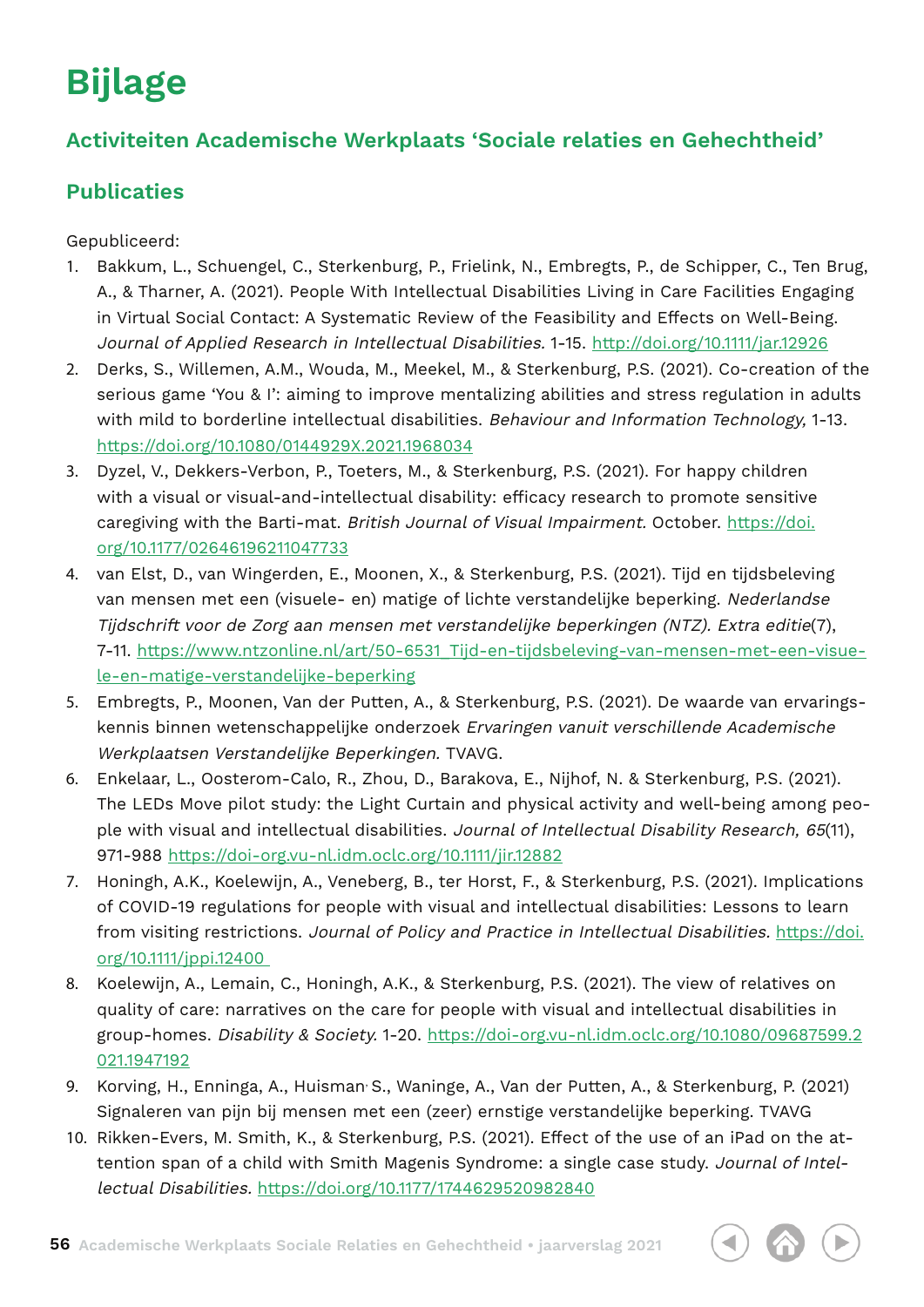- 11. Sterkenburg, P.S., Kempelmann, G. E. M., Hentrich, J., Vonk, J., Zaal. S., Erlewein, R., & Hudson, M. (2021). Scale of Emotional Development-Short: Reliability and Validity in Two Samples of Children with an Intellectual Disability. Research in Developmental Disabilities, 108(1). https:// doi.org/10.1016/j.ridd.2020.103821
- 12. Tharner, A., Bakkum, L., Douma, L., Frielink, N., Embregts, P. Schuengel, C., & Sterkenburg, P.S. (2021). Virtueel sociaal contact voor mensen met verstandelijke beperkingen in woonvoorzieningen: Literatuuronderzoek naar gebruikte ICT-middelen, effecten op welzijn en uitdagingen bij het gebruik. TVAVG
- 13. Urqueta Alfaro, A., Vacaru, S., Wittich, W., & Sterkenburg, P.S. (2021). Identifying when children with visual impairment share attention: A novel protocol and the impact of visual acuity. Infant Behavior and Development, 64. https://doi.org/10.1016/j.infbeh.2021.101585
- 14. Vandesande, S., Bosmans, G., Sterkenburg, P., Schuengel, C. & Maes, B. (2021). The Attachment Strengths and Needs Interview for parents of children with severe or profound intellectual disabilities: An acceptability and feasibility study. Journal of Intellectual & Developmental Disability (CJID). Juni, 1-13. https://doi.org/10.3109/13668250.2021.1925528
- 15. bij de Weg, J.C., Honingh, A.K., Teeuw, M. & Sterkenburg, P.S. (2021). An Exploratory Study among Intellectual Disability Physicians on the Care and Coercion Act and the Use of Psychotropic Drugs for Challenging Behaviour. International Journal of Environmental Research and Public Health. 18(19), 10240. https://doi.org/10.3390/ijerph181910240
- 16. Zhang, Z., Korving, H., Barakova, E.I., & Sterkenburg, P. (2021). Peripheral Display for Conveying Real-time Pain Condition of Persons with Severe Intellectual Disabilities to their Caregivers. ChCHI2021 (conference paper) Chinese CHI 2021 online Hong Kong, October 16-17.

#### Preprint

1. Honingh, A.K., Koelewijn, A., Veneberg, B., ter Horst, F., & Sterkenburg, P.S. (2021). Implications of COVID-19 regulations for people with visual and intellectual disabilities: lessons to learn from visiting restrictions. Journal of Policy and Practice in Intellectual Disabilities. https://doiorg.vu-nl.idm.oclc.org/10.1111/jppi.12400

Submitted / revision:

- 1. Derks, S., Willemen, A.M., & Sterkenburg, P.S. (submitted). The effectiveness of serious games on adaptive skills for children with an intellectual disability and/or autism spectrum disorder: a meta-analysis.
- 2. Derks, S., Willemen, A.M., Vrijmoeth, C. & Sterkenburg, P. (revision). Validation of an adapted, Dutch version of the Reflective Functioning Questionnaire for people with mild to borderline intellectual disabilities.
- 3. Derks, S., Willemen, A.M., Wouda, M., & Sterkenburg, P.S. (submitted). Effectiveness of the mentalization-based serious game "You & I" for adults with mild to borderline intellectual disabilities: a randomized controlled trial.
- 4. Doodeman, T.W.M., Schuengel, C., & Sterkenburg, S. (revision). Expressions of stress of people with severe intellectual disabilities and sensitive caregiving to regulate stress: A qualitative study.
- 5. Frederiks, K., Croes, M.J.G., Sterkenburg, P.S. Barakova, E., Peters, P.J.F., Feijs, L.M.G. & Chen, W. senior member, IEEE, (revision). A bioresponse system for caregivers of adults with severe or profound intellectual disabilities.

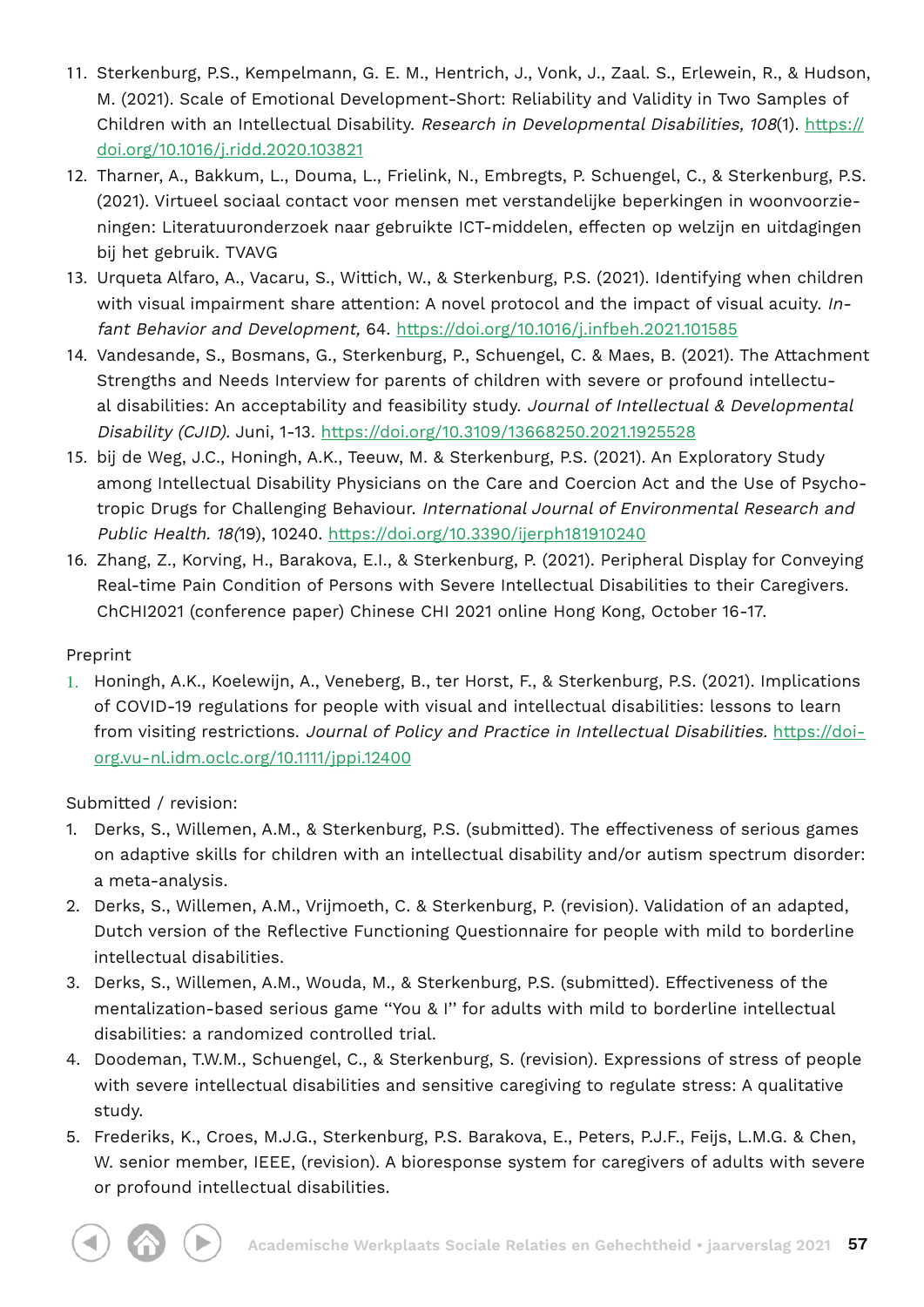- 6. Frederiks, K., Sterkenburg, P.S., Lavner, Y., Cohen, R., Ruinskiy, D., Verbeke, W., & IJzerman, H. (revision). Mobile Social Physiology as the Future of Relationship Research and Therapy: Presentation of the Bio-App for Bonding (BAB): Behavior Research Methods
- 7. Korving, H., Barakova, E., Feijs, L., & Sterkenburg, P. (revision). Designing Pain Visualization for Caregivers of People with Special Needs: A co-creation approach. Behaviour & Information Technology.
- 8. Mohamed, A.R., Sterkenburg, P., van Rensburg, E., & Schuengel C. (revision). A supplemental coding system for investigating the practice elements of attachment-based interventions.
- 9. Mohamed, A.R., Sterkenburg, P.S., van Rensburg, E., Yeatman, J.G. & Schuengel, C. (submitted). Using Attachment and Biobehavioral Catch-up with young children with developmental delays: A multiple-baseline trial of attachment, sensitivity, and cortisol. Journal of Intellectual Disabilities
- 10. Sappok, T., Hassiotis, A., Bertelli, M., & Sterkenburg, P.S. (revision). A Developmental Neuroscience-based Model to Promote Mental Health of Persons with an Intellectual Disability: Research, Treatment and Support. Frontiers.
- 11. Vacaru, S., Urqueta A.A., Hoffman, N., Wittich, W., Stern, M., Zar, H., Stein, D., & Sterkenburg, P.S. (submitted). The Attune & Stimulate Mother-Infant Instrument: Employment in Infants with Visual Impairments and the Contribution of Parental Sensitivity. British Journal of Visual Impairment
- 12. Vandesande, S., Bosmans, G., Sterkenburg, P., Schuengel, C. Ines Van keer & Maes, B. (submitted). Variation in differential reactions to comfort by parents versus strangers in children with severe or profound intellectual disabilities: The role of parental sensitivity and motor competence.
- 13. Vandesande, S., Bosmans, G., Sterkenburg, P., Schuengel, C. & Maes, B. (submitted). A tailored approach to supporting parent-child attachment in families with children with severe disabilities: Matching interventions to needs.
- 14. Vandesande, S., Bosmans, G., Sterkenburg, P., Schuengel, C. & Maes, B. (submitted). Piloting attachment psychoeducation provided to parents of children with severe disabilities: Testing the feasibility of a digital micro-intervention
- 15. Wolters-Leermakers, N., van Wingerden, E., Gerkema-Nijhof, R., & van Balkom, H. (revision). Sensory Enhanced Interactive Storytelling-Technique (SEIS-T): supporting active communication through short, multimodal narratives.

Publicaties in voorbereiding:

- 1. Braakman, J. & Sterkenburg, P.S. (in voorbereiding). Needed adaptations in psychological treatments for people with vision impairment: Delphi study, including clients, relatives, and professionals.
- 2. Frederiks, K., Sterkenburg, P.S. Barakova, E., & Feijs, L.M.G. (in voorbereiding). Towards a better understanding of Behavior of persons with Severe/Profound Intellectual Disabilities using Behavioral Observations and Physiological Measures: a pilot study.
- 3. Herman, H., Kempelmann, G., Barrett, B., Zaal, S., Vonk, J., Morisse, F., Sterkenburg, P., & Sappok T., (in voorbereiding). Item-validity analysis of the SED-S in a multicenter sample of adults with an intellectual disability. Pre-registratie: http://osf.io/4n3kz/
- 4. Kok, A., Braakman, J. & Sterkenburg, P.S. (in voorbereiding). Mentaliseren Bevorderende Therapie Introductiecursus (MBT-I) voor Volwassenen met een Visuele Beperking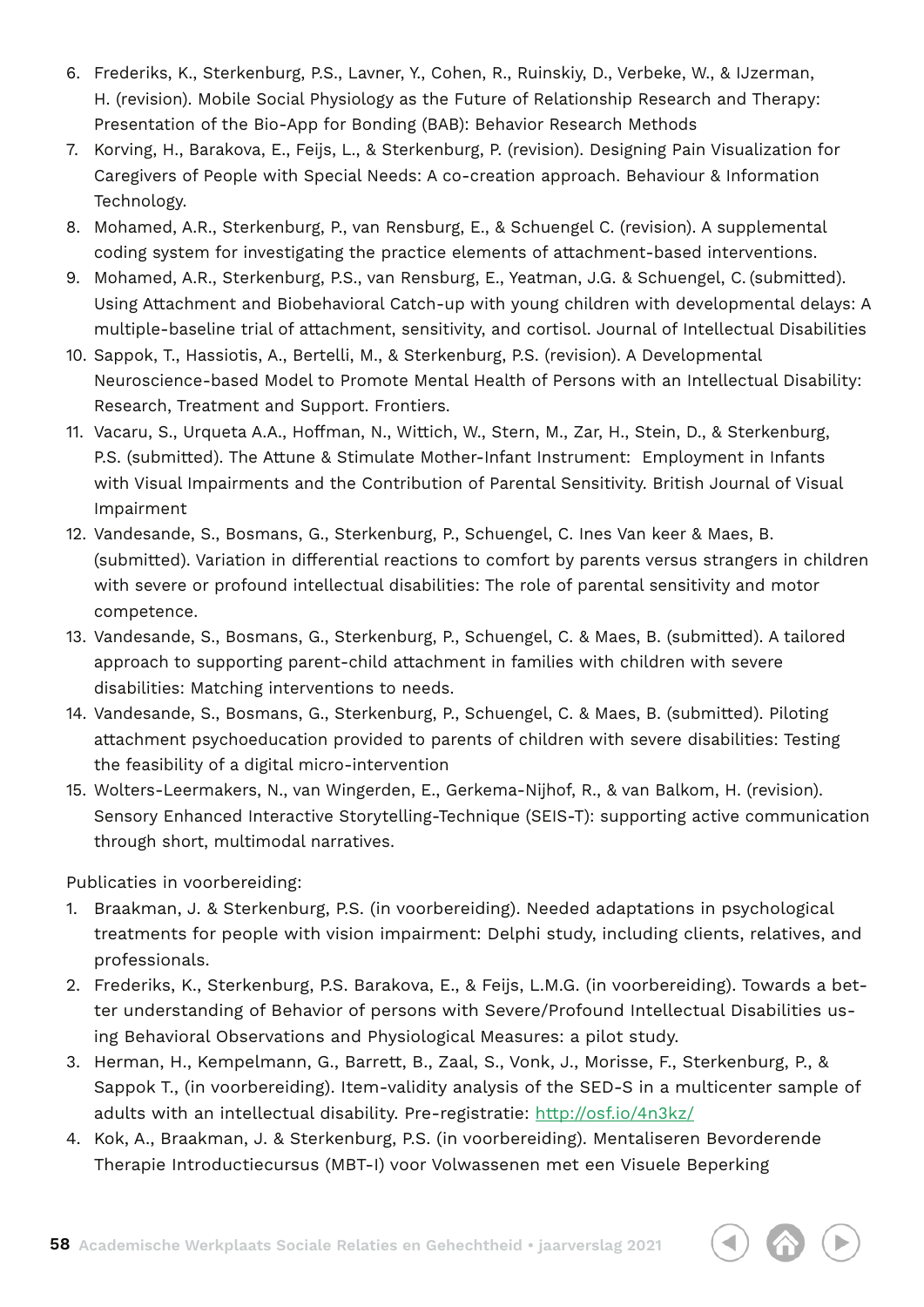- 5. Nel J.S., Roestenburg, W., van Rensburg**,** E., Hoffman, N., & Sterkenburg, P.S. (in voorbereiding). Adaption of the "Attune and Stimulate" observation instrument for maternal sensitivity to a group of depressed and exposed to trauma, South African mothers.
- 6. Oosterom-Calo, R., Van Wingerden, E., Kempelmann, G., & Sterkenburg, P. (in voorbereiding). Review of internet interventions for children targeting subclinical and mild depression, anxiety and worrying.
- 7. van Wingerden, E., Bos, G., & Sterkenburg, P.S. (in voorbereiding). The use of technology to promote interaction between parents and their child with severe/profound intellectual disability: a multiple case study.

## **Hoofdstukken in (congres) boeken**

- 1. Sterkenburg, P.S. (2021). An erster stelle stehen die möglichkeiten von menschen mit kognitiven beeinträchtigungen: individualisierte begleitung von menschen mit kognitiver beeinträchtigung und herausfordernden verhaltensweisen. In Intensivbetreuung im diskurs – reader zur tagung vom 6. Februar 2020 in Luzern. Red. Stefania Calabrese, Daniel Kasper, Eva Büschi, Pia Georgi-Tscherry. pp 35-45. Luzern, Interact. ISBN 978-3-906036-45-8
- 2. Sterkenburg, P.S. & Dyzel, V. (2021). The importance of social relationships for persons with an intellectual disability: emotion regulation and how ICT can support parents and caregiver. In De Bruijn, J., Van den Broek, A., Vonk, J., Twint, B. (ed.). Emotional Development and Intellectual Disability: A guide to understanding emotional development and its implications. West Sussex, Pavilion Publishing and Media Ltd. Chapter 17. p.275-291. ISBN 978-1- 914010-58-3
- 3. Sterkenburg, P.S., Zaal, S. & Dekkers-Verbon, P. (2021). Development of emotion regulation and the role of the attachment relationship. In De Bruijn, J., Van den Broek, A., Vonk, J., Twint, B. (ed.). Emotional Development and Intellectual Disability: A guide to understanding emotional development and its implications. West Sussex, Pavilion Publishing and Media Ltd. Chapter 6. p.117-134. ISBN 978-1-914010-58

## **Publicaties in vakbladen**

Gepubliceerd:

Begeleiders en cliënten gezocht voor spelen van serious game: https://www.klik.org/nieuws/nieuws-item/t/begeleiders-en-clienten-gezocht-voor-spelen-van-serious-game

ICT-toolkit vergroot zelfstandigheid van mensen met ernstige meervoudige beperking (augustus 2021).

https://www.klik.org/nieuws/nieuws-item/t/ict-toolkit-vergroot-zelfstandigheid-van-mensen-met-ernstige-meervoudige-beperking; zie ook artikeltje 'Toolkit EMB&ICT, Klik, september 2021.



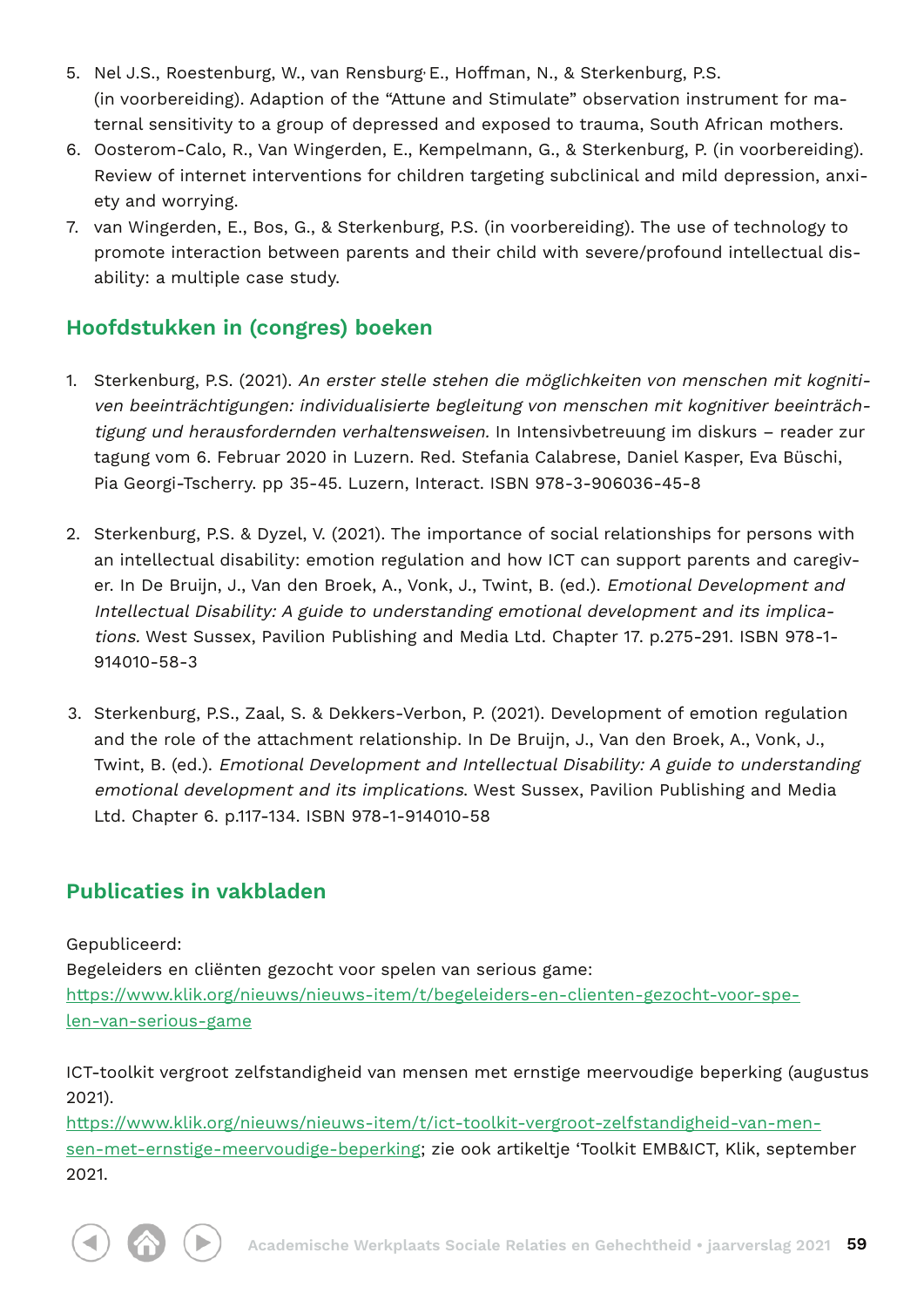Help, er zit een stekker aan! (2021). Veine, 25, p. 56-57. Verstuurd:

Van den Broek, E., van der Eijden, A. & Sterkenburg, P.S. (2021). TITEL Vroeg, vakblad. (submitted).

### **Gepubliceerde abstracts**

- 1. Derks, S., Willemen, A.M., & Sterkenburg, P.S. The Reflective Functioning Questionnaire for people with mild to borderline intellectual disabilities: adaptation and validation. Journal of Intellectual Disability Research. 65(8), 757. https://doi.org/10.1111/jir.12869
- 2. Derks, S., Wouda, M., Meekel, M., Willemen, A., & Sterkenburg, P. A serious game design model and the social validity of the serious game 'You & I' for improving mentalizing and stress regulating abilities in adults with mild to borderline intellectual disabilities. Journal of Applied Research in Intellectual Disability, 34: 1331. DOI: 10.1111/jar.12917
- 3. Dyzel, V., Dekkers-Verbon, P., Toeters, M., & Sterkenburg, P.S. From design to implementation of an assistive technology-based intervention within the field of visual- or visual-andintellectual disability. Journal of Intellectual Disability Research, 65(8),, https://doi.org/10.1111/ jir.12869
- 4. van Elst, D., van Wingerden, E., Moonen, X., & Sterkenburg, P. (2021). Daily time processingand management skills: people with a mild to moderate intellectual disability. Journal of Applied Research in Intellectual Disability, 34: 1192-1193. DOI: 10.1111/jar.12917
- 5. van Elst, D., van Wingerden, E., Moonen, X., & Sterkenburg, P. Daily time management and (time related) assistive technology for people with an intellectual disability. Journal of Intellectual Disability Research, 65(8). https://doi.org/10.1111/jir.12869
- 6. Flachsmeyer, M., Sterkenburg, P., Barrett, B.F., & Zaal, Z. (2021). Validation and extensions of the scale of emotional development-short. Journal of Intellectual Disability Research, 65(8), 745. https://doi.org/10.1111/jir.12869
- 7. Frederiks, K., Sterkenburg, P., Barakova, E., & Feijs, L. How to design a system that supports the interaction between caregivers and people with severe/profound intellectual disabilities? Journal of Intellectual Disability Research, 65(8). https://doi.org/10.1111/jir.12869 Gerkema-Nijhof, R., Wolters-Leermakers, N., & van Wingerden, E. Effects of sensory enhanced interactive story telling (SEIS-T) for individuals with multiple disabilities. Journal of Applied Research in Intellectual Disability, 34, 720. DOI: 10.1111/jar.12917.
- 8. Hermann, H., Kempelmann, G., Sterkenburg, P., & Sappok, T. The Scale of Emotional Development (SED-S) - Item-level analysis using a sample from five European clinical centers. Journal of Intellectual Disability Research, 65(8). https://doi.org/10.1111/jir.12869
- 9. Hokke, H., Dyzel, V., & Sterkenburg, P. Compassion Focused Therapy for people with intellectual disability: a scoping review. Journal of Intellectual Disability Research, 65(8), 710. https://doi.org/10.1111/jir.12869
- 10. Korving, H. Sterkenburg, P., Barakova, E., & Feijs, L. (2021). A mobile application to signal pain: adults with severe or profound intellectual disabilities. Journal of Applied Research in Intellectual Disability, 34: 1347. DOI: 10.1111/jar.12917
- 11. Korving, H., Sterkenburg, P., Menke, L., & Huisman, S. Pain recognition in children and adults with rare genetic syndromes and intellectual disability. Journal of Intellectual Disability Research, 65(8), 710. https://doi.org/10.1111/jir.12869